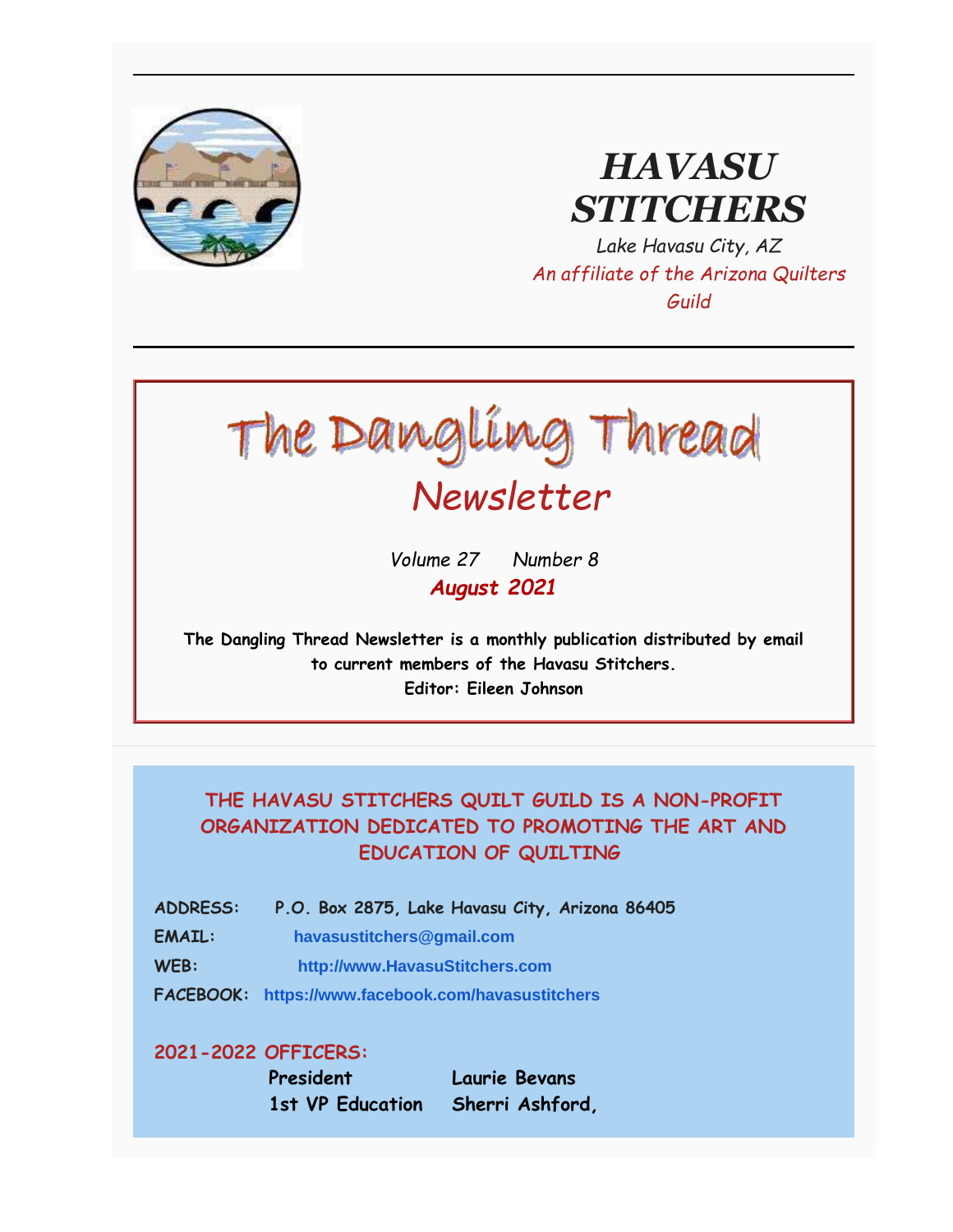**Judy Justus, Lisa Mousel 2nd VP Membership Bonnie Carrington Treasurer Adeline Reiten Secretary RoseAnne DiMarco**

**BOARD OF DIRECTORS MEETINGS are scheduled for the first Thursday of the month at a location determined by the board in Lake Havasu City, AZ. Times/dates are subject to change based on other events, so please confirm by email.**

**GENERAL MEETINGS are scheduled for the second Thursday of the month at 6:00 PM at the Quality Inn, [271 S. Lake Havasu Avenue, Lake](https://www.google.com/maps/search/271+S.+Lake+Havasu+Avenue,+Lake+Havasu+City,+AZ?entry=gmail&source=g)  [Havasu City, AZ](https://www.google.com/maps/search/271+S.+Lake+Havasu+Avenue,+Lake+Havasu+City,+AZ?entry=gmail&source=g). Times/dates are subject to change based on other events, so please confirm by email.** 

## *PRESIDENT'S CORNER*

**So many changes!! I hope everyone is keeping up and enjoying all the new things we are doing! Make sure you read your emails, look at "Facebook Members Only" site, read the entire newsletter or go to [havasustitchers.com](http://havasustitchers.com/) to be informed of our changes. Our Board members and Committee Chairs are working hard for our guild. Please thank them for their hard work when you see them. I think our Sit and Sew in July for Community Outreach was very successful. I thank everyone that contributed for Community Outreach. I hope our members make the Sit and Sew in August for the Quilt Show Boutique successful too! Profits from the boutique pays for our classes and teachers. The more profit we have, the more classes we can plan for. Yay! See you there!**

> **Happy Sewing!! Laurie Bevans, President**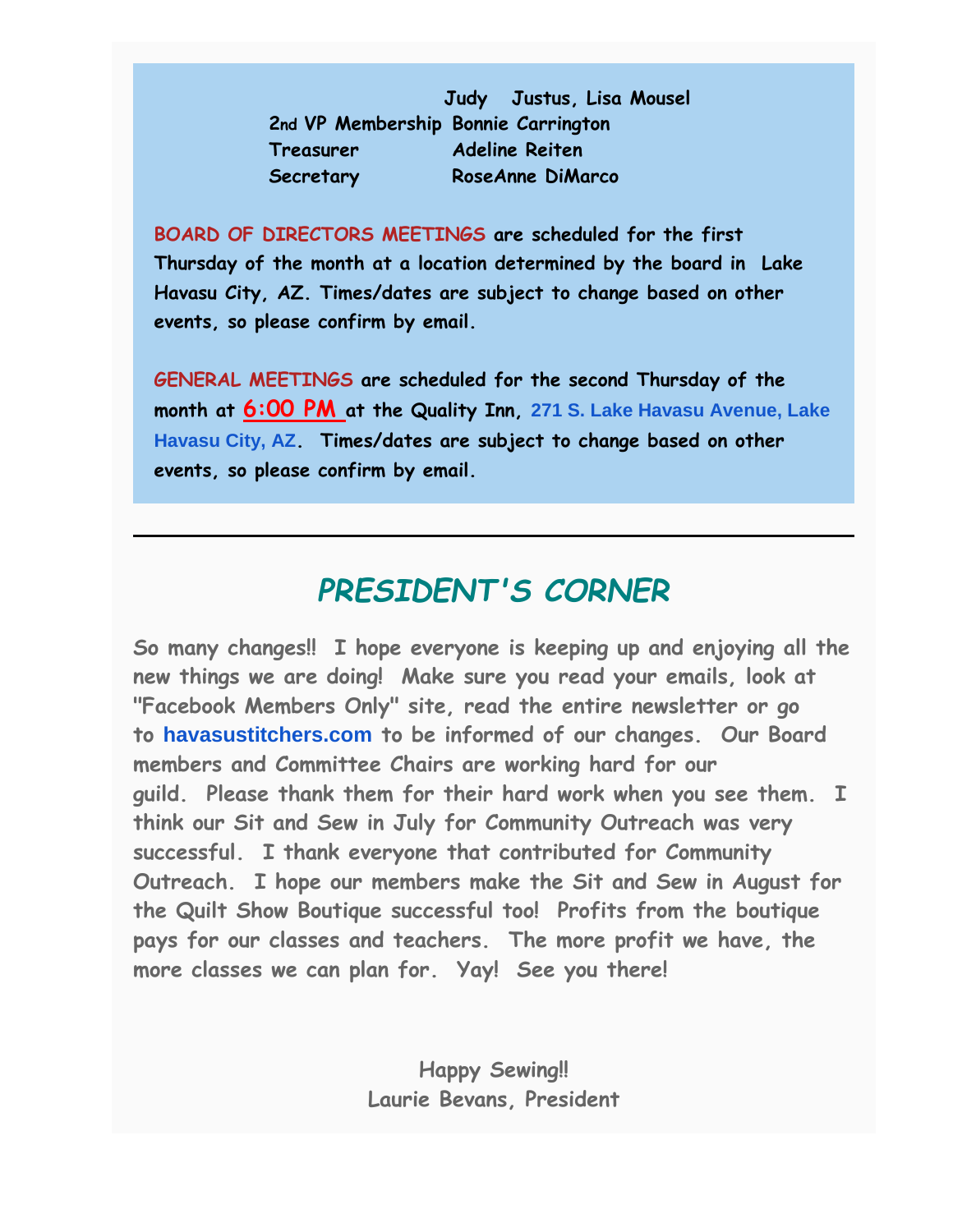# **COMMITTEE NEWS**

#### **COMMUNITY OUTREACH - Cristy Marxsen**

**Our first Community Outreach Sew Day was a success! Over 40 completed items were turned in and we have many quilt tops ready for quilting...hint, hint. There are dozens of kits being completed in your homes that are going to add to a grand inventory for distribution. We have a long list of facilities that we donate to, but if you know of an additional location that could use some of our items, please email the name of the facility ([quiltwright@verizon.net](mailto:quiltwright@verizon.net)) and they will be given a call. Thanks you ladies for all you do! Call Cristy at 760-617-6245 if you have questions.** 

#### **MEMBERSHIP - Bonnie Carrington**

**The new membership form is on the website plus there will be copies available at our monthly meetings. Make sure you take care of this to be able to attend the new classes. We have 120 members.** 

#### **SUNSHINE - Joan Wurster**

**Please let Joan Wurster know if you would like to have a card sent to one of our members. Please put "Sunshine Lady" in the Re: section of the e-mail.**

#### **TRANSITION HOUSE - Jackie Mochan**

**The guild is collecting donations for the Salvation Army and Catholic Charities at each general meeting. Please donate toiletry items and help your community! You can also bring any non perishable food item and it will be taken to the Food Bank.** 

#### **LIBRARY -**

**The Havasu Stitchers Library has lots of books, videos, and some DVDs that we would love to share with our members. A list of available items is posted at the Library table for each general meeting. You can't beat the prices!**

#### **HOSPITALITY - Zola Stuart**

**Zola Stuart and her Hospitality Team remind you to sign up to bring snacks to the general meetings. We'd love to sample your favorite recipe!**

#### **BROWN BAG CHALLENGE 2021 - Melody Myers**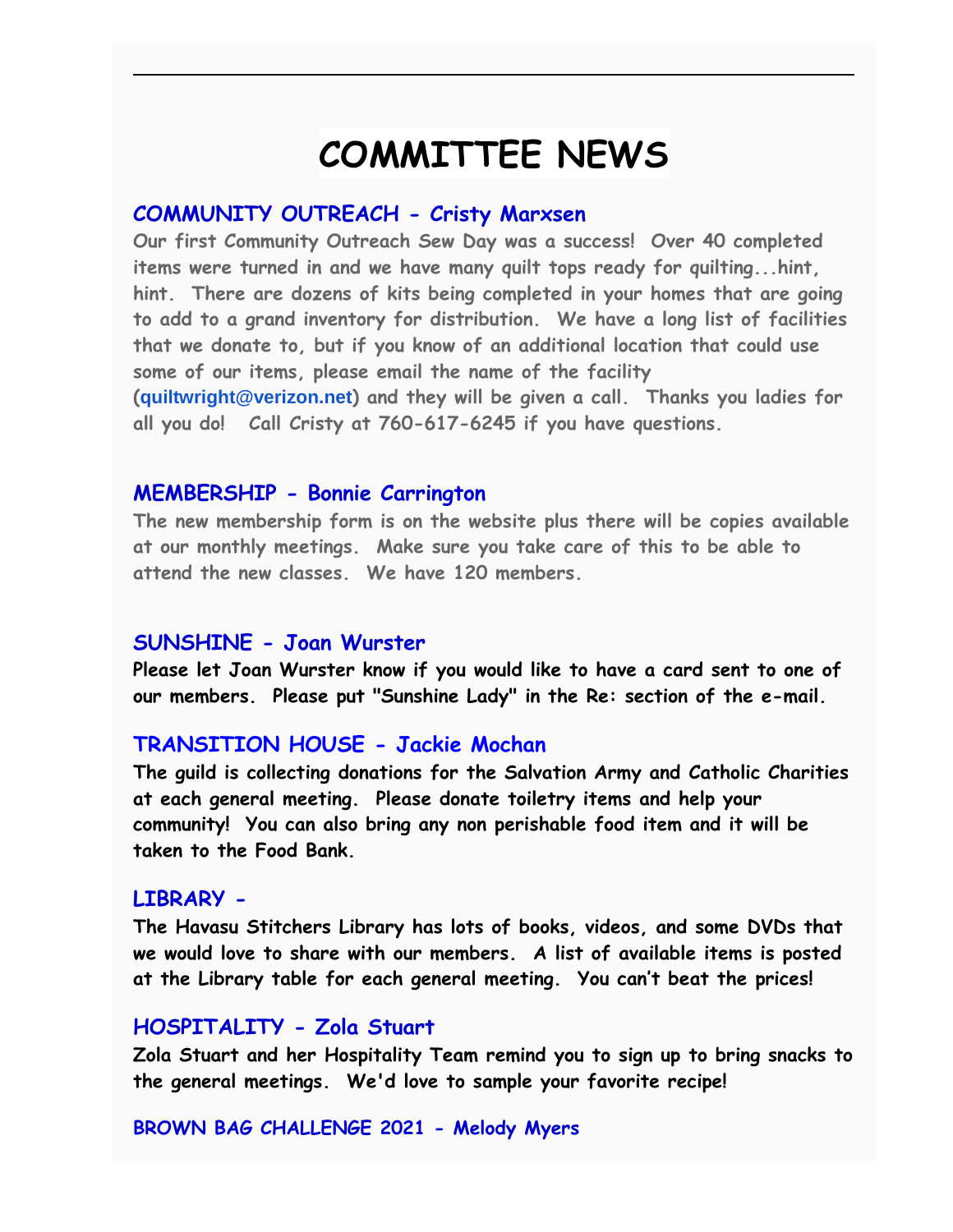**WAYS AND MEANS - Jackie Mochan The "Queen of Hearts" is at \$400.00.**



Quilt Show

**The July Quilt Show Newsletter has been sent to every member. Please read it carefully to be informed of all the great changes happening at the show. Volunteer by signing up at the meetings for the area of the Quilt Show you want to help in. You can also send Melody Myers an email or a message through our Facebook Members Only site.**

**The classes will be taught by Ray Steeves on Thursday and Friday. He use to own Three Dudes Quilt Shop in Phoenix. He will teach two different quilt classes of his designs. His trunk show can be seen on our Facebook Members Only site. Vanessa Fromm will teach on Saturday which will be an embroidery machine class. Any member of our guild interested in any of these classes needs to talk to Sherri Ashford now. The seats in all three classes are open to anyone who plans**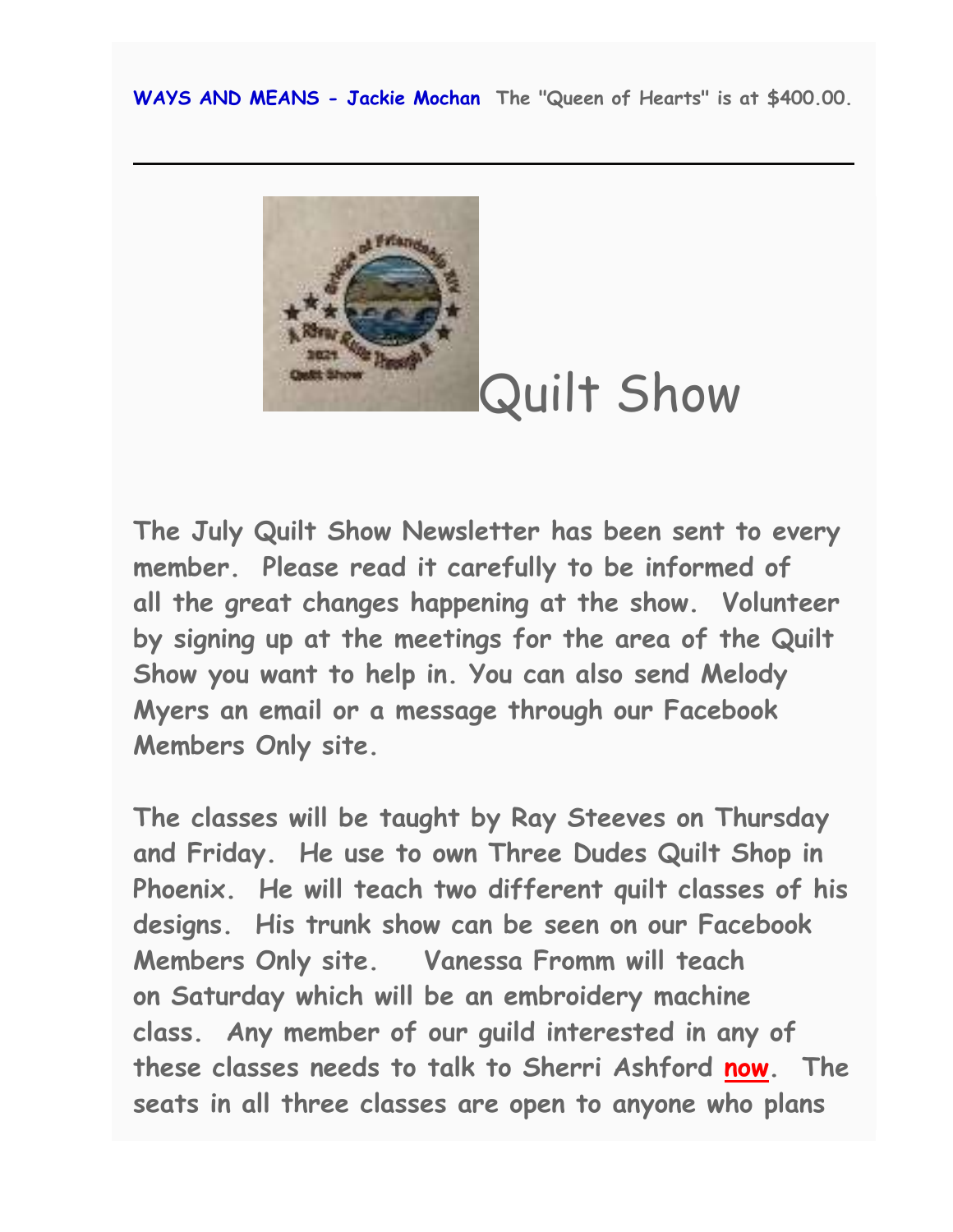**to attend the Quilt Show.**

**Advertisements for our show have sent to newspapers (County Register and others), websites, and will go out to quilt shops in Arizona, Southern California and Nevada very soon. If you are a fan of the radio show "Speak Out", Sherri Ashford and Susan George will be on it on November 2nd at 11:30am.**

**If you have done the "Challenge", please remember to turn it in to Mindy Hoium By September 15th.** 





**AUGUST 12TH STITCHERS MEETING - WORK SESSION FOR THE BOUTIQUE**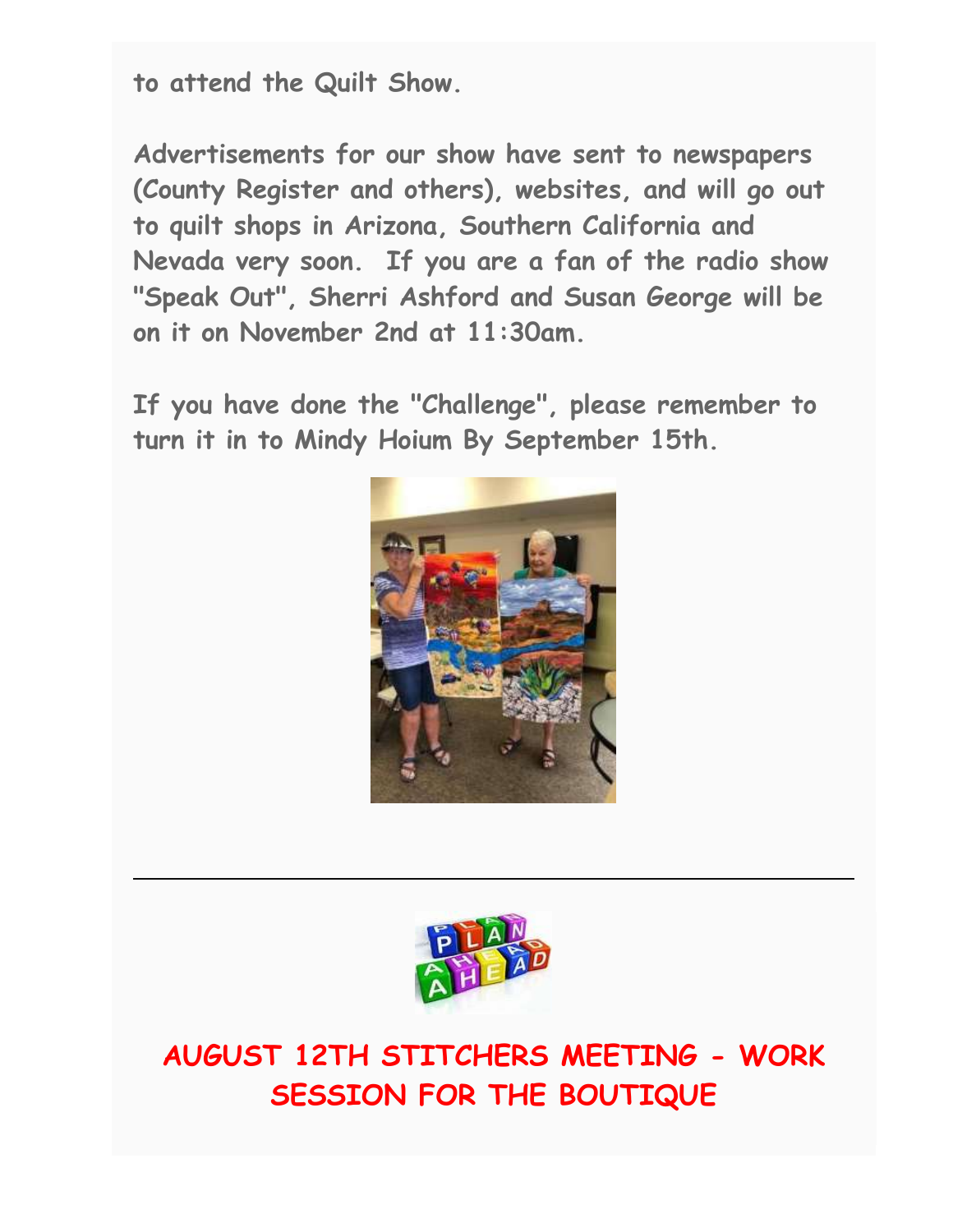**We will be sewing prepared kits for the Boutique. Bring your machines and necessary tools for sewing. There will be directions with each kit plus the Boutique Committee members will be there to help.**

# **LET'S DO THIS LADIES**

|  | Schedule: 2pm to 5:15pm sew       |
|--|-----------------------------------|
|  | 5:30pm Pizza                      |
|  | 6:00pm Meeting                    |
|  | 6:30pm to 7:30pm BOHO Heart class |

**If you have completed items for the Boutique, please bring them with you.**

## **SEPTEMBER GUILD MEETING CHANGE**

**Our September meeting will be on Thursday September 16, 2021 starting at 6pm. The change has to be made so all members can enjoy seeing Amy Bradley's Trunk Show. Amy Bradley will be teaching class on September 17th and 18th. There is a wait list now for her classes. The location for this meeting will be announced later.**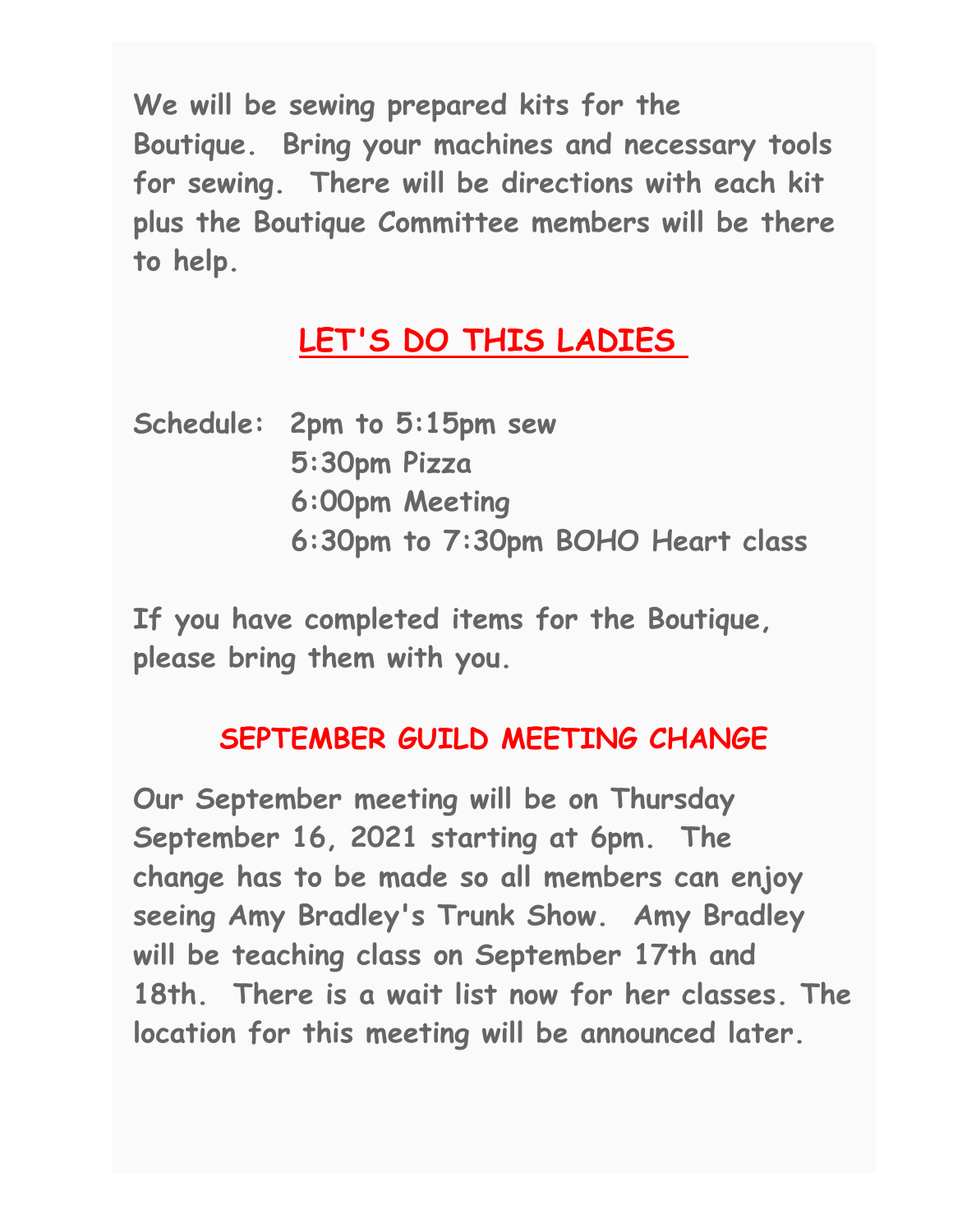

# **NEW MEMBERS MEET AND GREET**

- **Where: Lake Havasu Aquatic Center at 100 Park Ave. in Rooms 153/154**
- **When: August 9, 2021**

**Time: 6:30pm**

**Please join us and learn about the guild and the opportunities we have to offer. Our class schedule is very robust this year! You can sign up to volunteer at the Quilt Show too. We would love to get to know you better and answer any questions you might have. Our President, Laurie Bevans and 1st VP Education Sherri Ashford will be hosting this event.** 



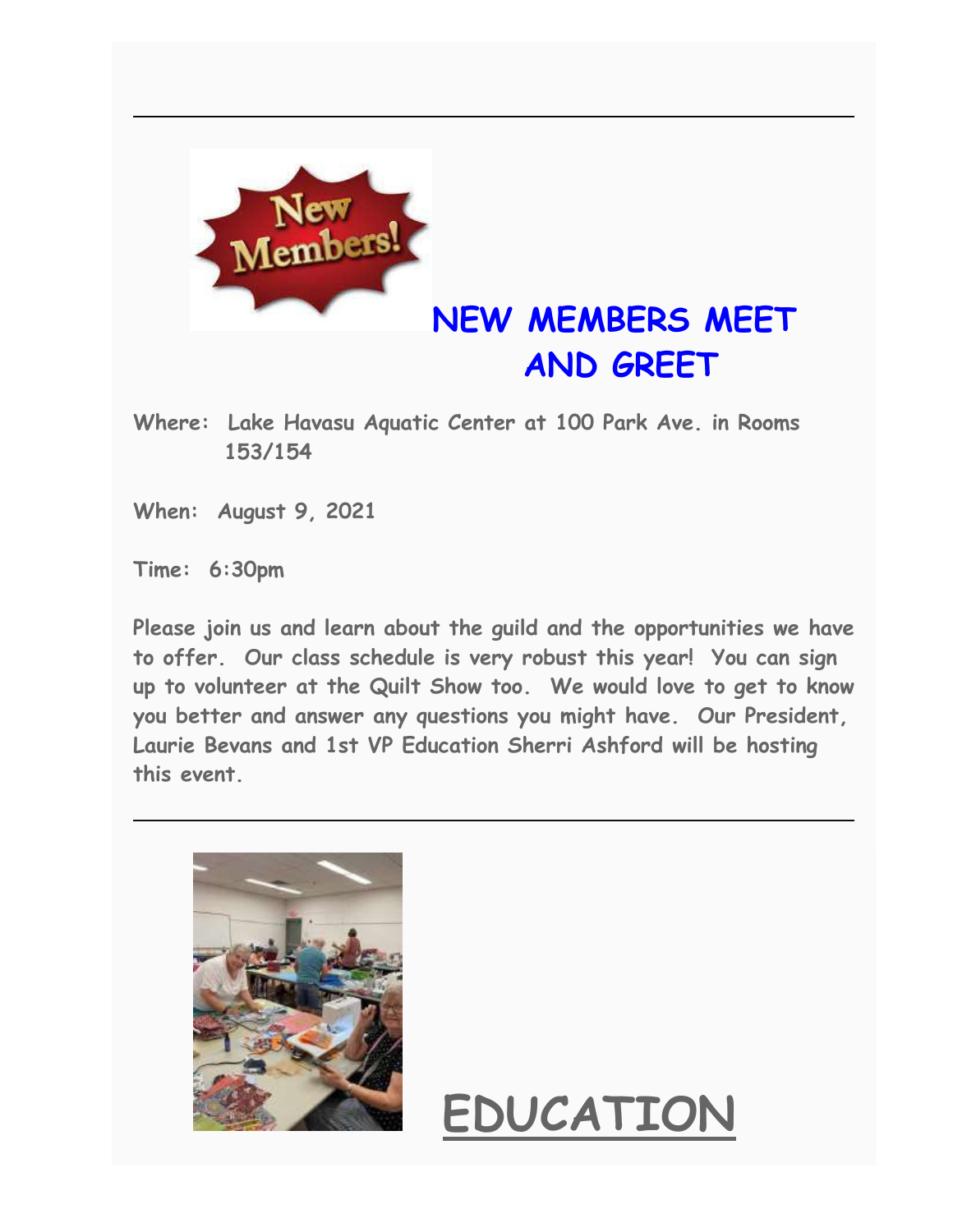**Many of our members have gotten the information about all the classes being offered to our guild members. Some of you have taken a class or did the June SewStaycation and enjoyed them. Here is what is coming up so you can reserve you seat.**

# **July**

**Our own Bobbie Bergquist will be doing a live 'Zoom' demonstration online for the "Main Quilt Show." "Not Your Traditional Quilting Techniques" is Bobbie's demonstration on Thursday July 29th and Friday July 30th. Contact Carol at 207-876-4381 or at [quiltercarolreed@gmail.com](mailto:quiltercarolreed@gmail.com) for the Zoom sign in information. IT'S FREE.**

# **August**

- **1. Thursday, 12th BOHO Heart class at 6:30pm at Quality Inn.**
- **2. Thursday -Saturday,19,20,21 Sewstaycation at the Aquatic Center in the classroom. Time is 9am to 7pm each day and will be hosted by Karm Webert. Limit of 16 and there is a waiting list. George the Scissor guy will be there on Thursday the 19th and Roxy's Quilt Shop will be there on the 20th from 3pm to 6pm.**
- **3. Wednesday, 25th Set up at 8:30am and class is from 9am to 3pm. "Grid Table Runner" will be taught by Ann Creek. Pattern supplied by Ann and you purchase grid from Havasu Quilts. (Beg-Inter)**

# **September**

**1. Tuesday,14th Set up at 8:30am and class is from 9am to 3pm. "Quarter Squared "will be taught by Phyllis Barton. Pattern will be supplied. (Beg -Inter)**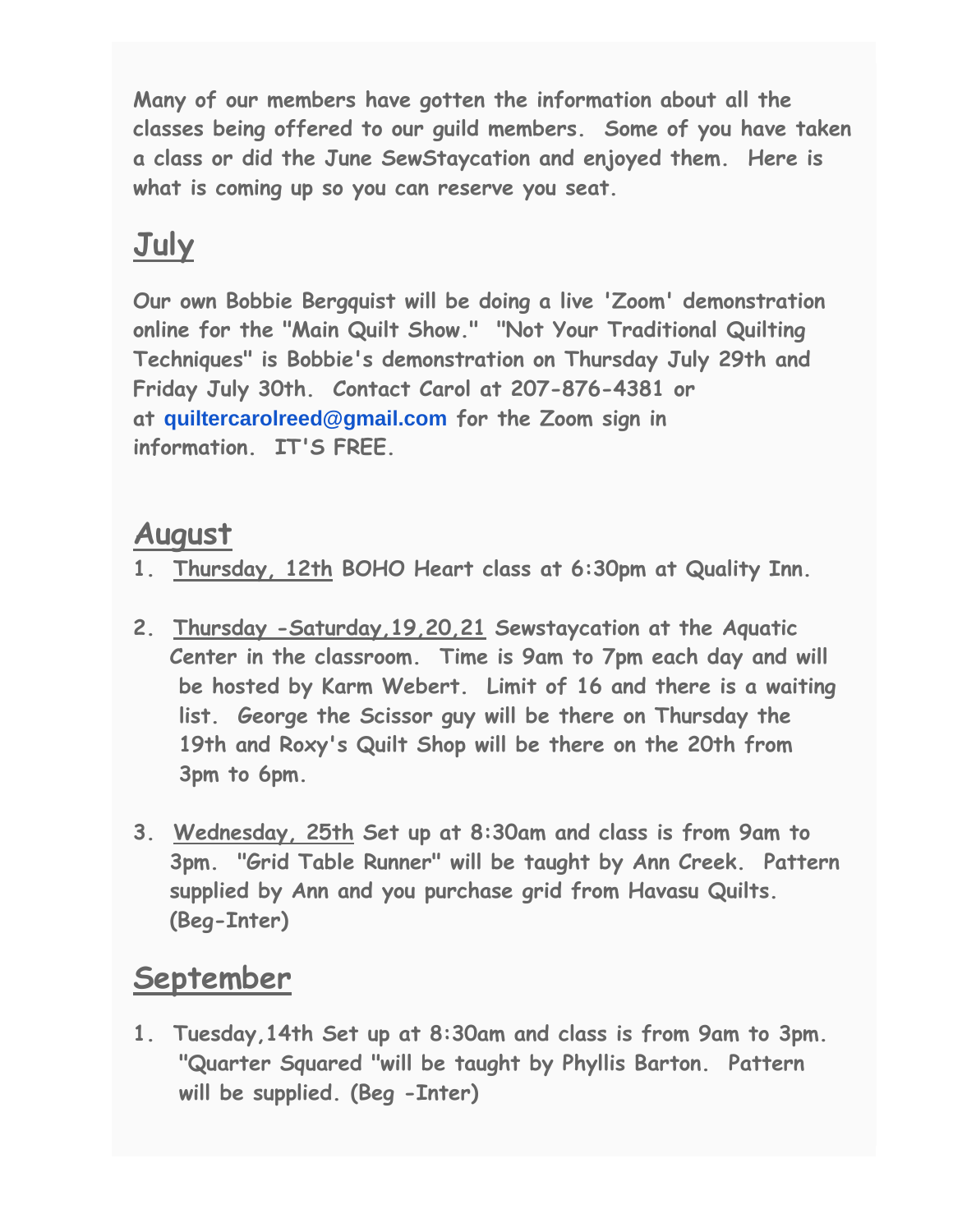- **2. Friday-Saturday,17,18 Set up at 8:30 and class is from 9am to 4pm. Amy Bradley classes (Beg-Inter) with your own pattern or purchased kit. There may be a waiting list.**
- **3. Friday, 24th Set up at 8:30am and class is from 9am-3pm. "Room with a View" will be taught by Sarah McNary and Diana Stebbens.**

**Let's Doodle!! Pre-Doodling Free Motion 101 with Linda Visnaw in late October. This will be a full day class. Kit fee for fabric and thread will be \$20.00. If you are ready to add "free motion" to your quilting skills then this is the class series for you. Printed fabric will serve as the pallet for this first of four free motion classes. The focus of this first class centers on learning to become comfortable with moving the fabric. Tools and tricks will jumpstart your ability as a set of placemats and a table pad are completed. Finishing techniques will include preparing binding with Steam-a-Seam.**

**Talk to the ladies at the Education table to get signed up for one of these classes or other in the near future.**

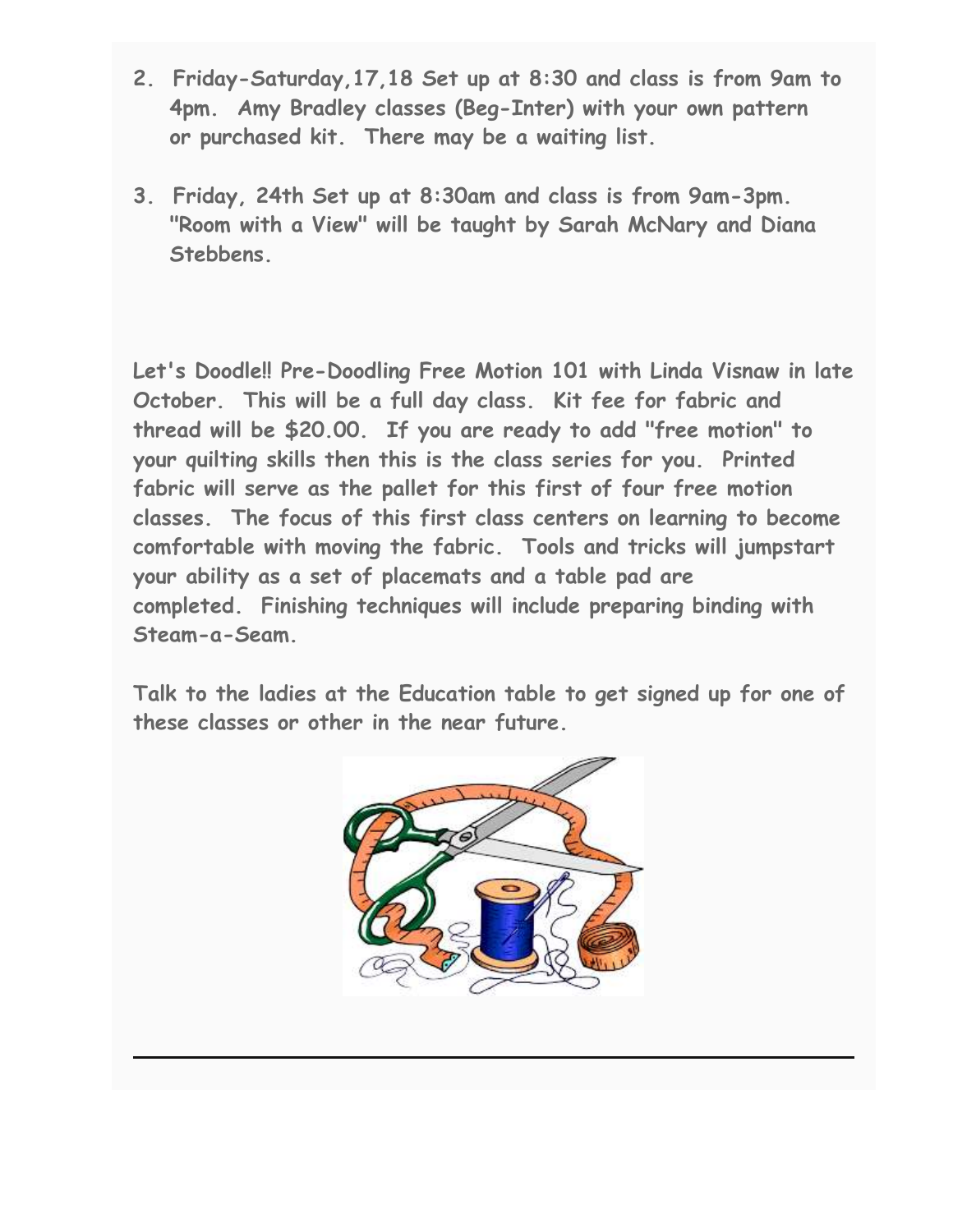

**A former member Trish McGlynn is moving to California to be closer to her son. She was the member who won the contest of naming the newsletter "The Dangling Thread". Thank you Trish! If anyone wants her new address, please contact Phyllis Barton.** 



## **GOLDEN ANNIVERSARY**

**Will you celebrate your 50th Wedding Anniversary in the near future? If so, let one of the officers know and Havasu Stitchers will congratulate you for this milestone with a special Anniversary Gift at a general meeting!**



## **Happy Birthday to these Stitchers!**

**We hope your Special Day is GREAT!**

| Dotty King                | <b>August 2</b> |
|---------------------------|-----------------|
| Joyce Allen               | August 4        |
| <b>Lynnette Ratcliffe</b> | August 13       |
| <b>Cristy Marxsen</b>     | August 16       |
| <b>Connie Hayduk</b>      | August 19       |
| Linda Caringella          | August 20       |
| <b>Adeline Reiten</b>     | August 21       |
|                           |                 |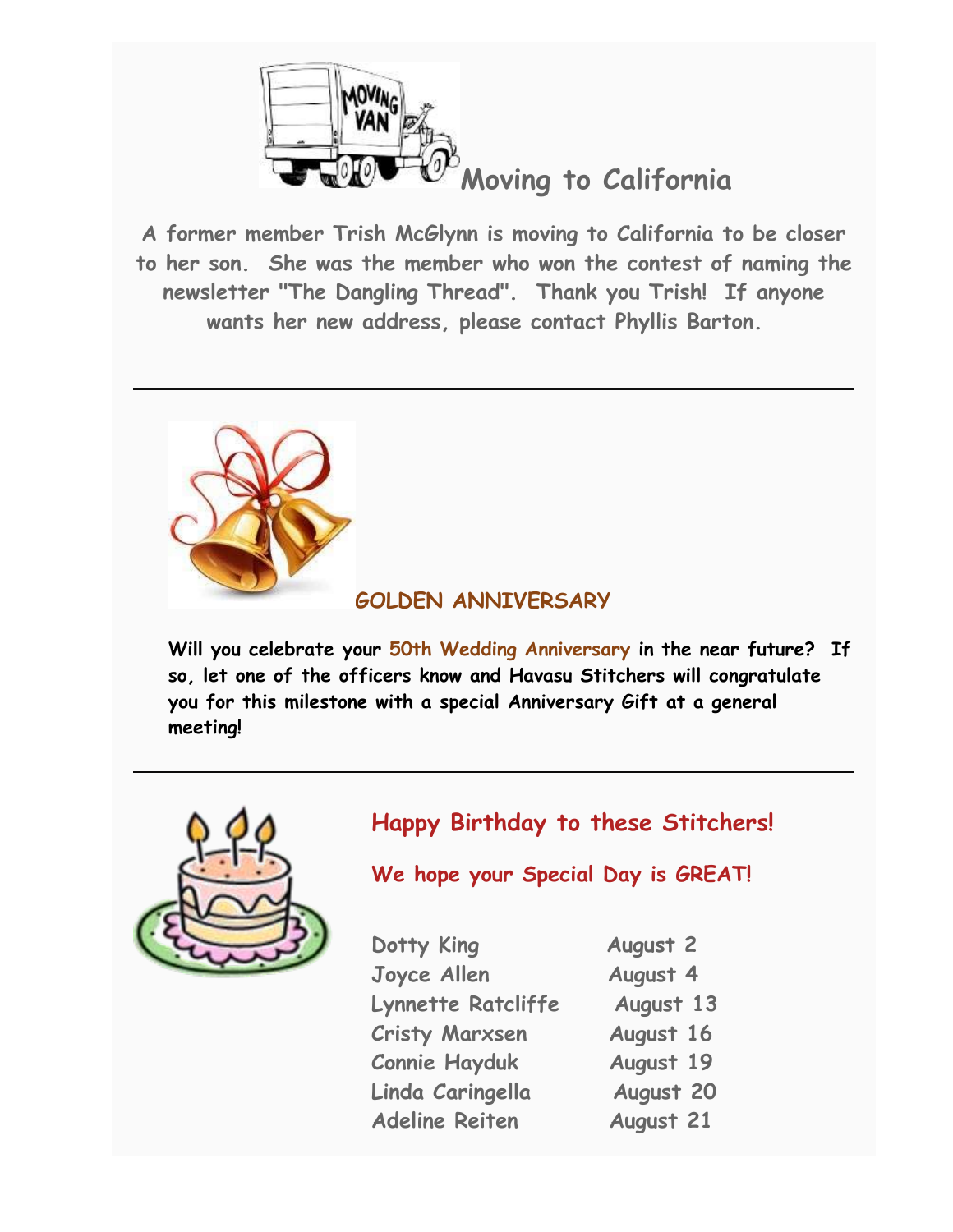**Barbara Curtis-Boyce August 22 Kathy Underwood August 27 Karen Werling August 28 Laurie Bevans August 31**



### **Donations Accepted!**

#### **Please keep your Guild in mind when organizing your stash!**

- Bring it to the "Take it or Leave it" Table at a general meeting.
- **Gift it to the Community Outreach group**

**Havasu Stitchers General Meeting July 8,2021 at Quality Inn, Havasu Room by Sherri Ashford, Fill -in Secretary**

**Call to Order: The meeting was called to order at 6:01pm**

### **Business Portion**

**The June meeting minutes were presented; correction to be made to correct the spelling of Melody Myers' last name to MYERS. There was not further discussion or corrections. The minutes stand approved as corrected.** 

### **President's report (Laurie Bevans)**

**1. President Bevans thanked all the members that volunteered today to help Community Outreach. Community Outreach helps to maintain our non-profit status.**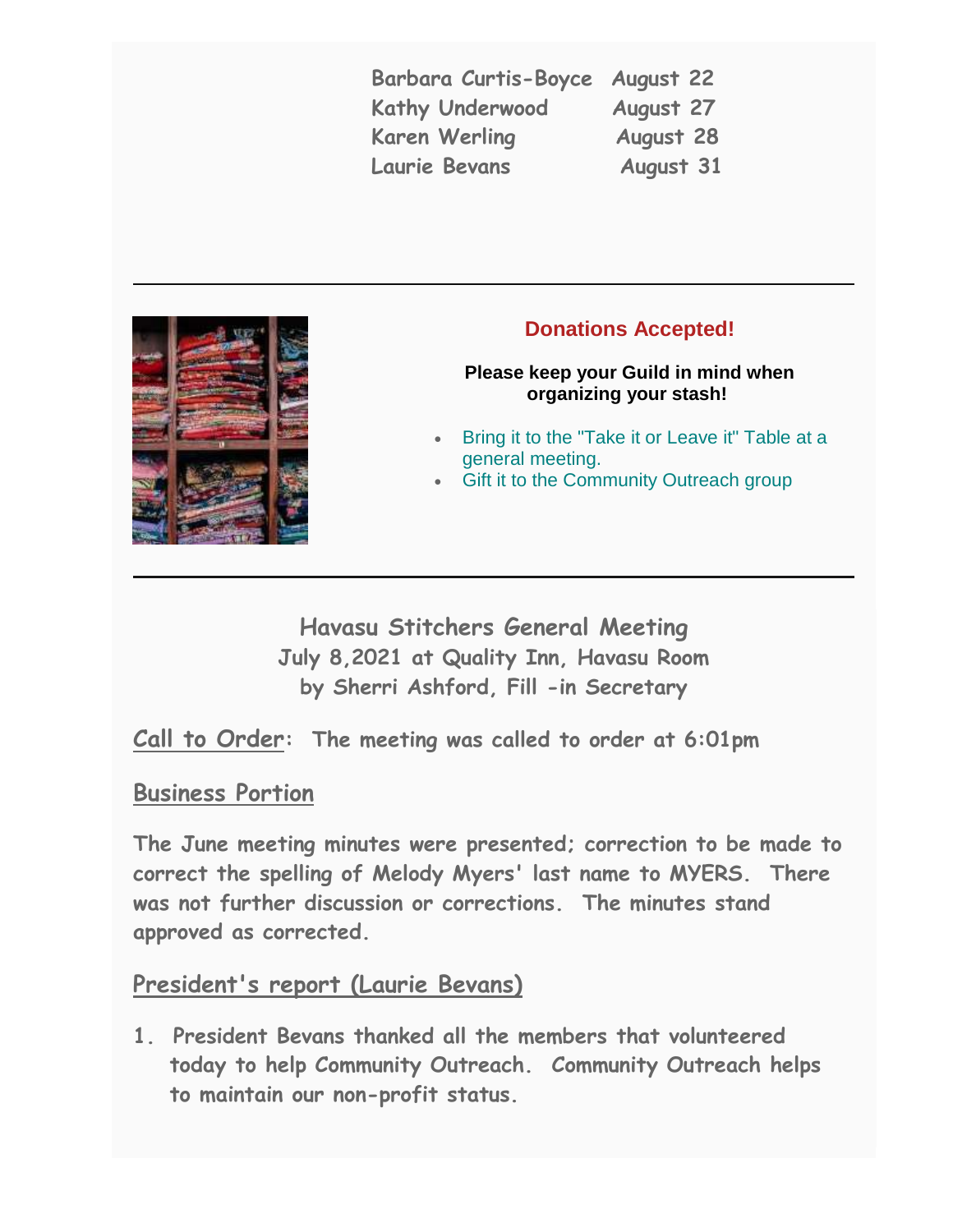- **2. SEPTEMBER MEETING DATE CHANGE TO 9/16/2021!**
- **3. Board decided to purchase 4 new irons, using tonight.**
- **4. Inventory list: Anyone that has keys or guild equipment please see Laurie. We will be creating a new inventory list.**
- **5. Sit and Sew next month for the Quilt Show "Up a Creek Boutique"; same schedule as this month, start at 2:00pm to sit and sew "cozy bowls" for the Boutique, 5:30pm Pizza for all the volunteers, 6pm meeting and 6:30 BoHo Heart.**
- **6. Keep posted pf changes and schedules by Facebook, Stitchers.com, newsletter and emails.**

**Treasurer's Report (Adeline Reiten)**

**Checking account balance: \$40,739.59 as of June 30th Profit and Loss: Total income - \$8,015.20 Total expenses - \$1,873.39 Net income - \$6,141.81**

**Major portion of the income was from upcoming class fees of \$4,603.20 and \$2.705. Other Income came from membership dues, Ways and Means etc.** 

**Expenses were from Printing Plus, AQG dues, Quality Inn for food at the June general meeting, awards to past and new board members and committee chairs, education expenses of printing materials, prizes etc.** 

**The financial report will be filed without action.**

### **Education (Sherri Ashford)**

**Classes and SewStaycations are filling up fast. All the other classes are filling up nicely. Amy Bradley has 1 seat available for the 18th**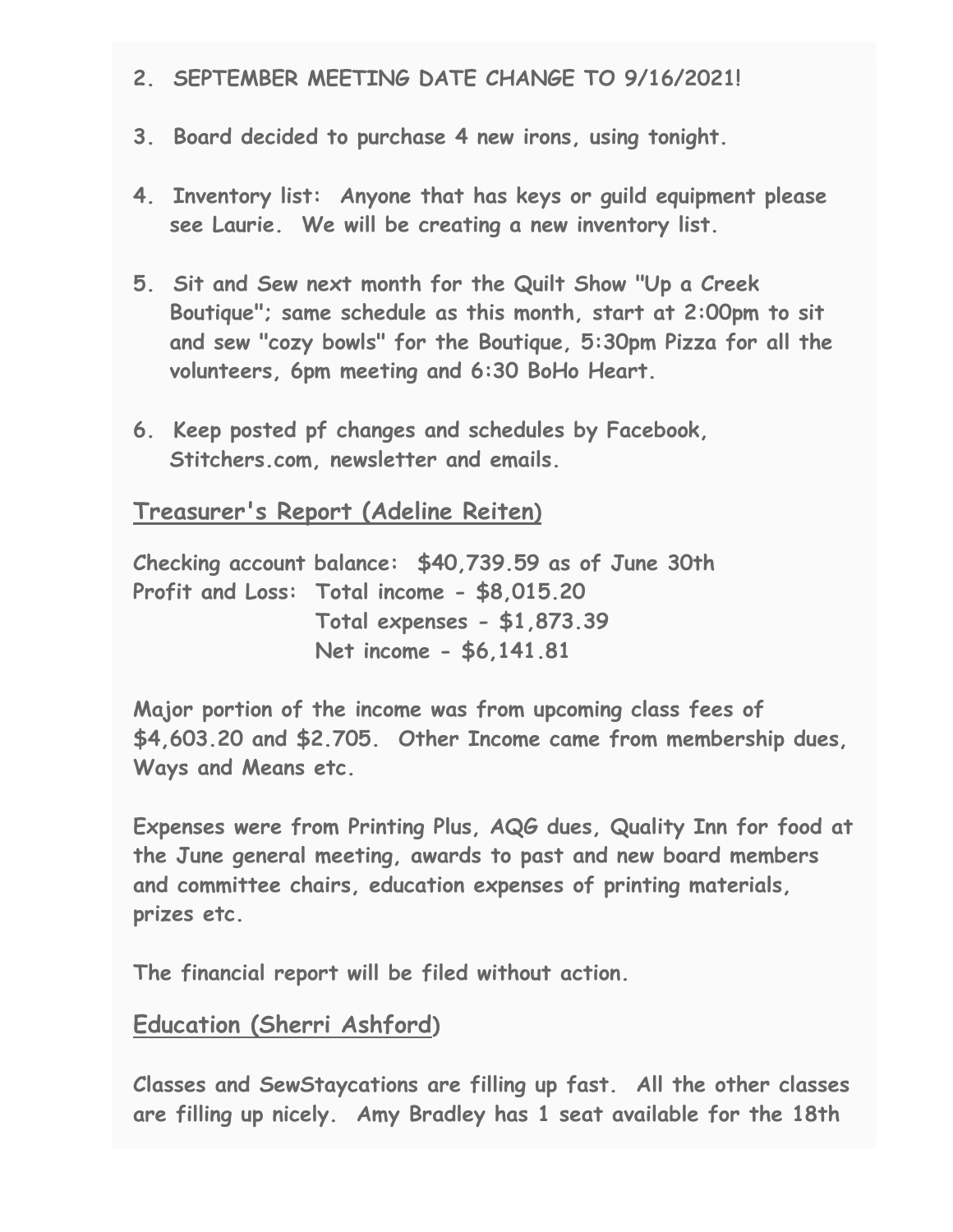**and 2 seats for the 17th.** 

## **Membership(BonnieCarrington)**

**42 members in attendance; 2 new members. Membership count is now 122; many badges need to be picked up, see Bonnie Carrington for a badge if you do not have one.** 

### **Quilt Show(Lisa Mousel)**

**All is going well; we have a crew for the major portion of the setup of the poles and drapes!**

### **Ways and Means(Jackie Mochan)**

**Will resume regular drawings in September. Queen of Diamonds is now at \$400!!!**

### **Show and Tell**

**BoHo Heart Team Phyllis Barton and her 3,000 piece hexi quilt Dotti King and her paper pieced star quilt with pillow cases**

**Janeice Steele has created a new group within Facebook. It is called "Havasu Stitchers Members Only". Janeice has some interesting topics for most days of the week so we can share our projects of all shapes and sizes. You need to have an up-to-date membership plus have a Facebook account to join the group. If you have questions, Janeice is available at the meetings to assist anyone who needs help joining our group or has any questions.**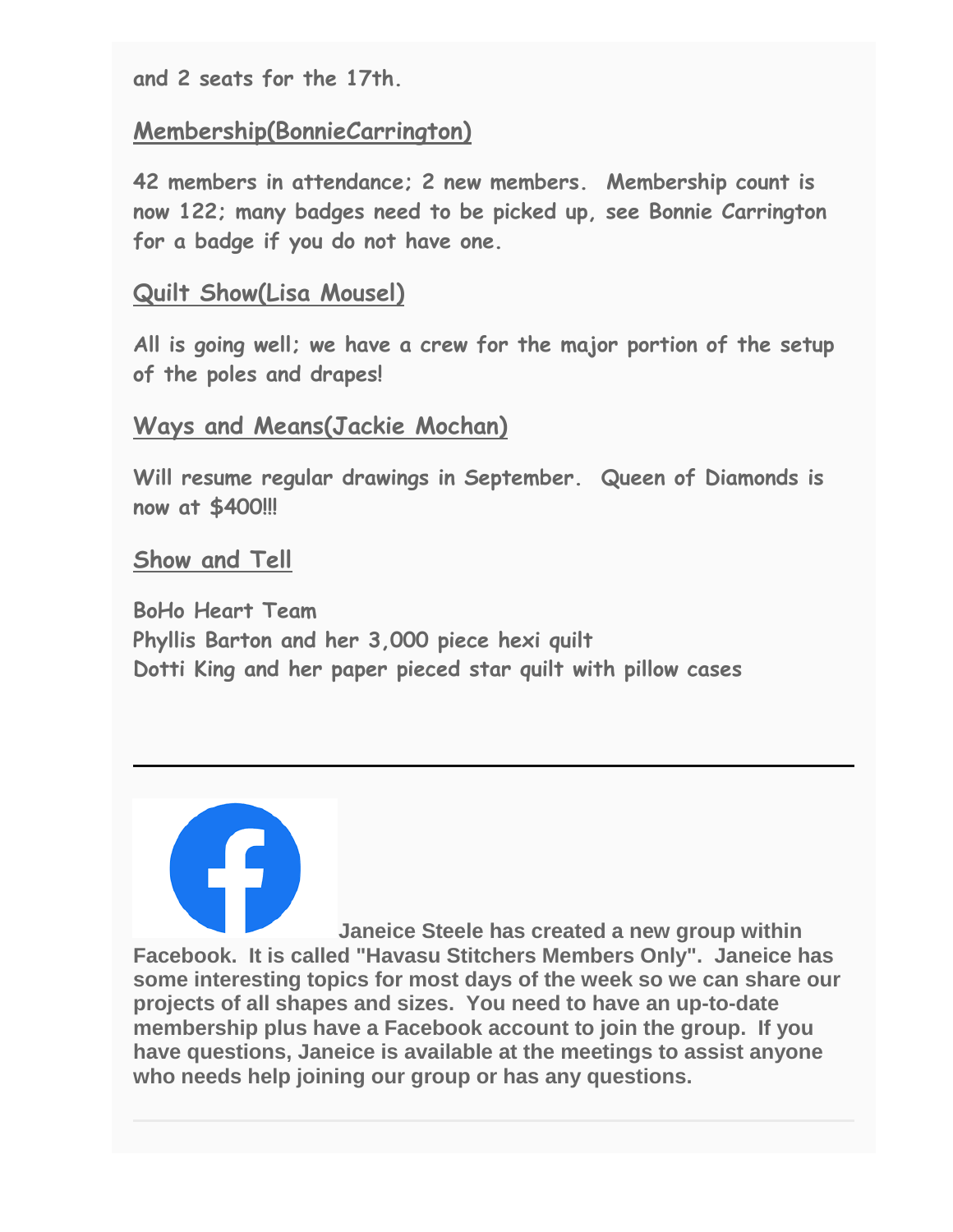

## **Events**

**Quilt Show-"A River Runs Through It" November 5-6,2021 Hours are 9am to 4 pm each day**

## **Meetings**

**Havasu Stitchers Board - August 5 at Sherri Ashford, [2570](https://www.google.com/maps/search/2570+Sweetwater+Ave?entry=gmail&source=g)  [Sweetwater Ave](https://www.google.com/maps/search/2570+Sweetwater+Ave?entry=gmail&source=g). starting at 3 pm. The next meeting is September 9 starting at 3 pm.**

**Havasu Stitchers Monthly Meeting - August 12 at Quality Inn starting at 2:00pm. The next meeting is September 16 starting at 6:00pm**

**Community Outreach -**

**Quilt Show - September 10 at Sherri Ashford, [2570 Sweetwater](https://www.google.com/maps/search/2570+Sweetwater+Ave?entry=gmail&source=g)  [Ave](https://www.google.com/maps/search/2570+Sweetwater+Ave?entry=gmail&source=g). starting at 3pm**

## **Education Classes**

**BoHo Heart August 12 at 6:30pm at Quality Inn**

**SewStaycation August 18-20 at 9am at Aquatic Center**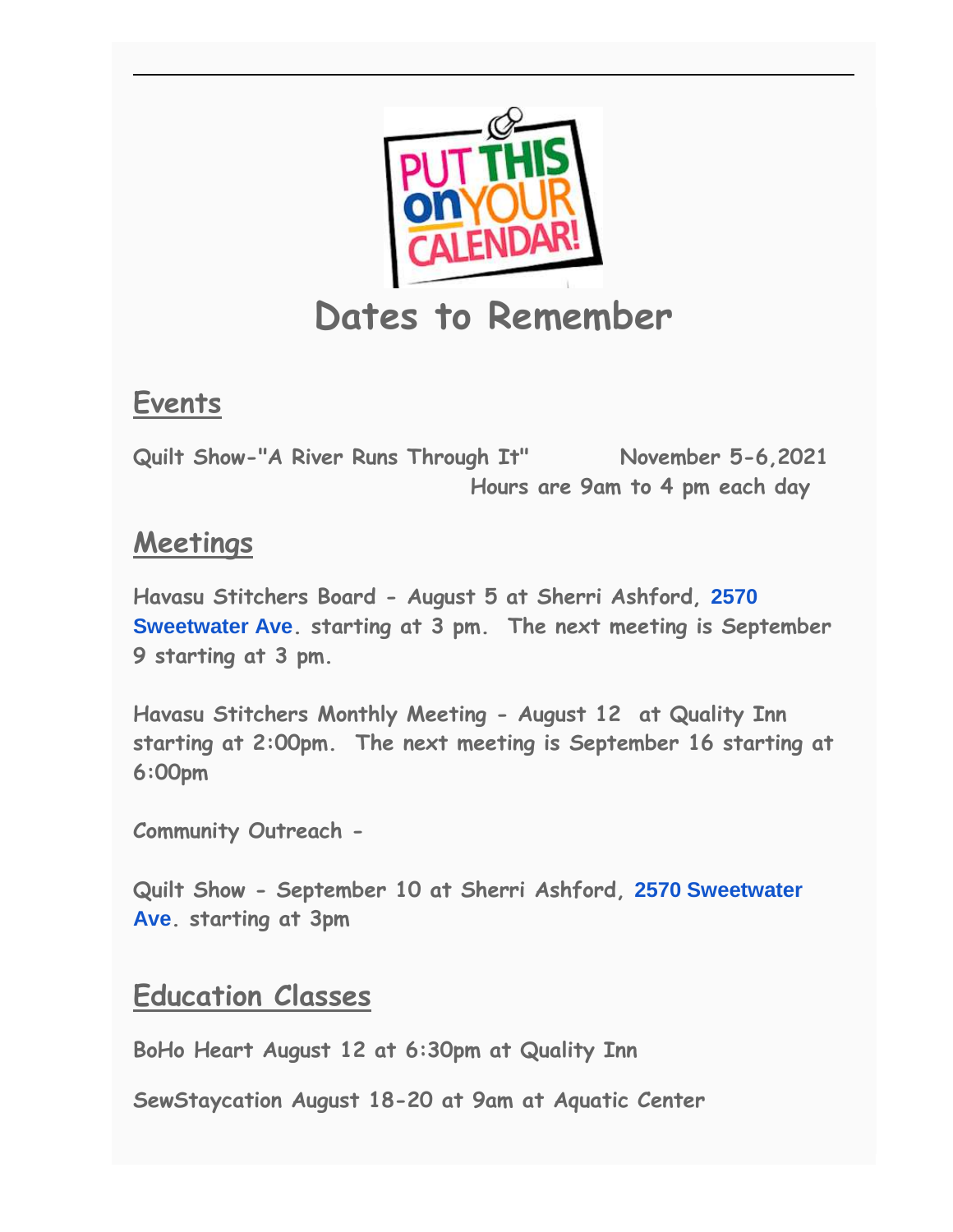**Grid Table Runner with Ann Creek August 25th at 9am**

## **Quilt Show Work Sessions**

**None at this time. BE SURE TO SIGN UP TO VOLUNTEER FOR DIFFERENT TASKS FOR THE QUILT SHOW. MANY PEOPLE WILL BE NEEDED TO MAKE THE SHOW A SUCCESS.** 



If you want the newsletter to share an event, class or other news, please email Eileen Johnson at [huskie47@aol.com](mailto:huskie47@aol.com). Please send the item by the **20th of each month**.

# **Thanks to our member venders**